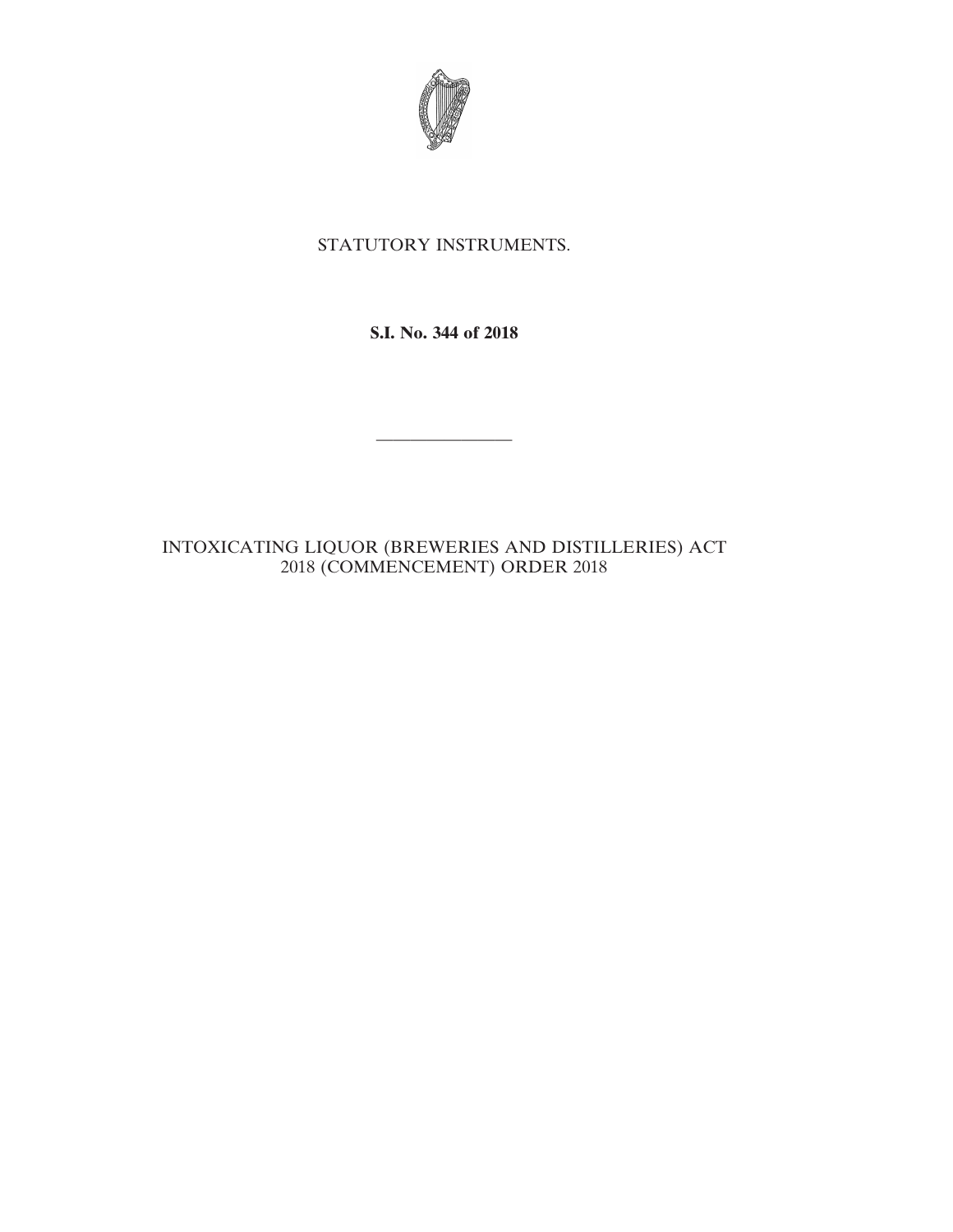### INTOXICATING LIQUOR (BREWERIES AND DISTILLERIES) ACT 2018 (COMMENCEMENT) ORDER 2018

I, CHARLES FLANAGAN, Minister for Justice and Equality, in exercise of the powers conferred on me by section 5(2) of the Intoxicating Liquor (Breweries and Distilleries) Act 2018 (No. 17 of 2018), hereby order as follows:

#### *Citation*

1. This Order may be cited as the Intoxicating Liquor (Breweries and Distilleries) Act 2018 (Commencement) Order 2018.

### *Commencement*

2. The 3rd day of September 2018 is appointed as the day on which the Intoxicating Liquor (Breweries and Distilleries) Act 2018 (No. 17 of 2018) shall come into operation.



GIVEN under my Official Seal, 3 September 2018.

> CHARLES FLANAGAN, Minister for Justice and Equality.

*Notice of the making of this Statutory Instrument was published in "Iris Oifigiúil" of* 7*th September*, 2018.